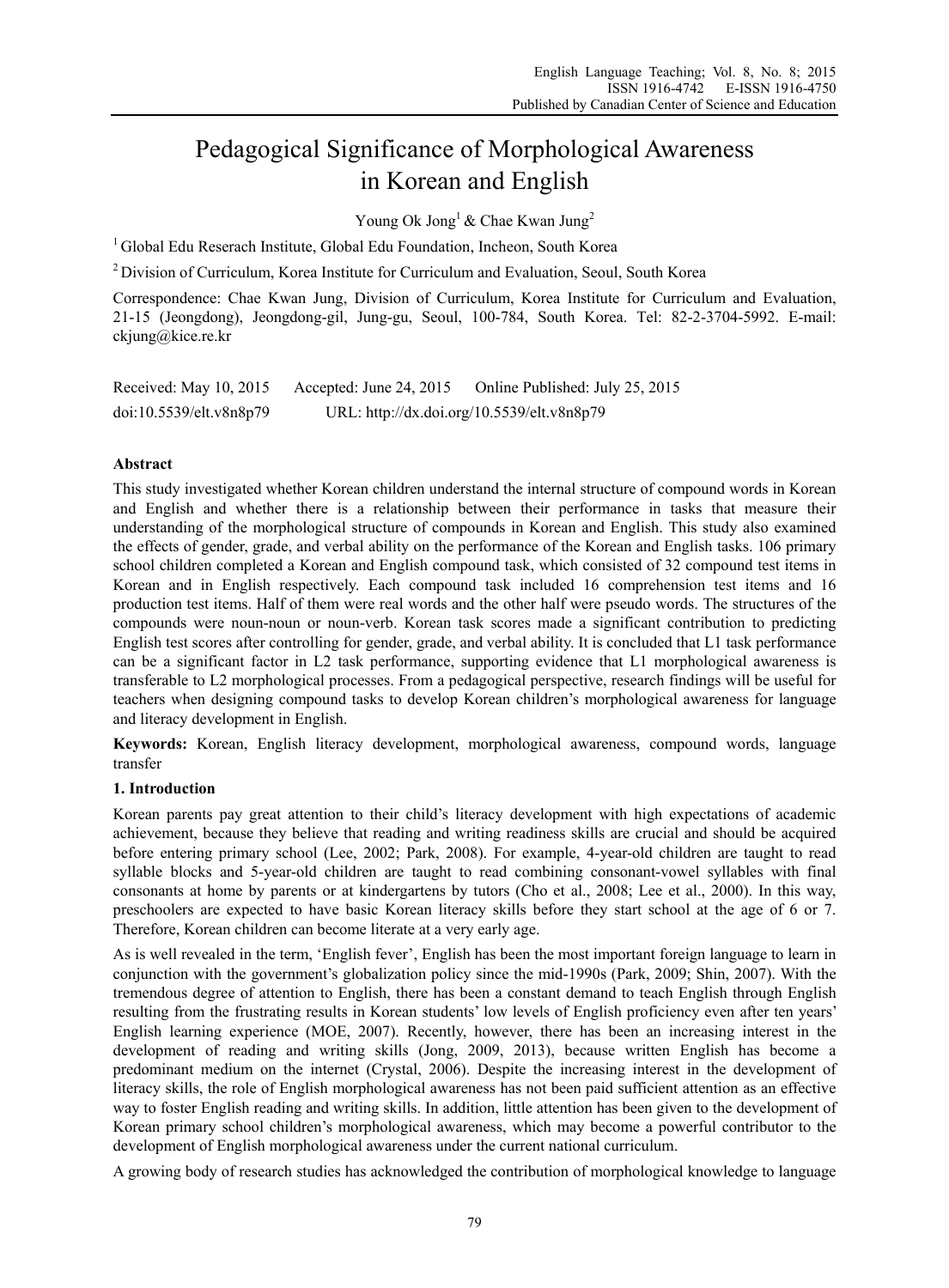development. More specifically, recent studies have extensively examined morphological awareness in bilingual children, because young L2 learners' knowledge of word structure and word formation rules is related to their early literacy development (Carlisle, 2005; Koda, 2005; McBride-Chang et al., 2005; Nicoladis, 2003a, 2003b; Nunes & Bryant, 2006, 2009; Ramirez et al., 2010; Wang et al., 2005, 2006a, 2006b, 2009). This is of interest for theories about L1 and L2 acquisition because previous L1 morphological processing experience can become a reliable and valid predictor of the development of L2 morphological awareness (Koda, 2005; Koda & Zehler, 2008). It would be reasonable to expect Korean children to use their L1 morphological knowledge in processing English L2 morphology.

Until now, few empirical studies have been conducted to explore Korean children's awareness of the internal structure of compound words in Korean and English. From a pedagogical perspective, it is worthwhile to investigate whether Korean children understand the structure of compound words in Korean and English and whether there is a relationship between their performance in tasks to measure their understanding of the morphological structure of compounds in the two. If this relationship exists, it can be expected that Korean children benefit from understanding the patterns of word formation in their own language when learning English.

# **2. Research Background**

## *2.1 Morphological Awareness and Literacy Development*

Two metalinguistic skills, phonological awareness and morphological awareness have been considered to facilitate reading and writing skills across languages, but much more attention has been given to the contribution of phonological awareness to literacy development (Gillion, 2004). When learning a written language, awareness of the constituent sounds of words is a reliable predictor of reading comprehension and thus, it is important to develop children's phonological awareness, which refers to "the ability to reflect on and manipulate the structure of an utterance (e.g., into words, syllables, or sounds) as distinct from its meaning" (Stackhouse, 1997, p. 157). If children can successfully divide words by phonemes which are the smallest unit of sound in a spoken word and then synthesize these speech sounds to make words, it would be helpful to read and write words correctly at a young age such as three phonemes /k/, /æ/ and /t/ in a word 'cat'. There are three types of words which may make children difficult to connect the sound, spelling and meaning of words when the words are told. The three types are homophones with the same sound but a different spelling and meaning (e.g., there, their, they're), homographs with the same spelling but a different sound and meaning (e.g., tear: to split or to drop water from the eye), and homonyms with the same sound and spelling but a different meaning (ball: a round object or a dance). As English L2 learners, Korean children may feel more confused when they are told these three types of words.

Along with the importance of reflecting on the sound components of spoken words in literacy development, a growing body of research has acknowledged the role of morphological awareness, which refers to "the ability to reflect on and manipulate morphemes and employ word formation rules in a language" (Kuo & Anderson, 2006, p. 161). Morphemes, the smallest meaningful units of a word, are either free or bound depending on whether the units can stand alone. For instance, 'toys' is divided into a free morpheme 'toy' and a bound morpheme '-s'. Words are either monomorphemic or multimorphemic depending on whether they are broken down into smaller morphemes. While 'pneumoconiosis' cannot be divided into smaller parts, 'unsystematically' is divided into five meaningful components, 'un', 'system', 'atic', 'al' and 'ly'. Therefore, it seems to be much easier for Korean children to understand the internal structure of English words with knowledge of morphemes.

Although the role of phonological awareness and morphological awareness can differ from language to language, there are sound educational reasons to develop children's morphological awareness. Recent studies have acknowledged that morphological awareness is a strong predictor of the development of literacy skills (Nagy et al., 2003, 2006; Carlisle, 1995, 2005; Deacon & Kirby, 2004; Fowler & Liberman, 1995; Ku & Anderson, 2003, Kuo & Anderson, 2006; McBride-Chang et al., 2005). Morphological awareness refers to a learners' grasp of morphological structure and the learner's capability of using this knowledge during morphological processing in visual word recognition (Koda, 2000). Therefore, poor word recognition may restrict experience with morphologically complex words and in turn, this limits the development of morphological awareness. In a study of fourth and seventh grade Spanish-speaking English-learning children, morphological awareness played a significant role in word reading in Spanish and English (Ramirez et al., 2010). In a study of second and fourth grade Korean-English bilingual children, morphological awareness was a significant predictor of word reading and reading comprehension in Korean and English (Wang et al., 2009). Although different words have different learning burdens for learners with different language background (Nation, 2001), a number of studies have discussed the role of morphological awareness in relation to the development of literacy skills.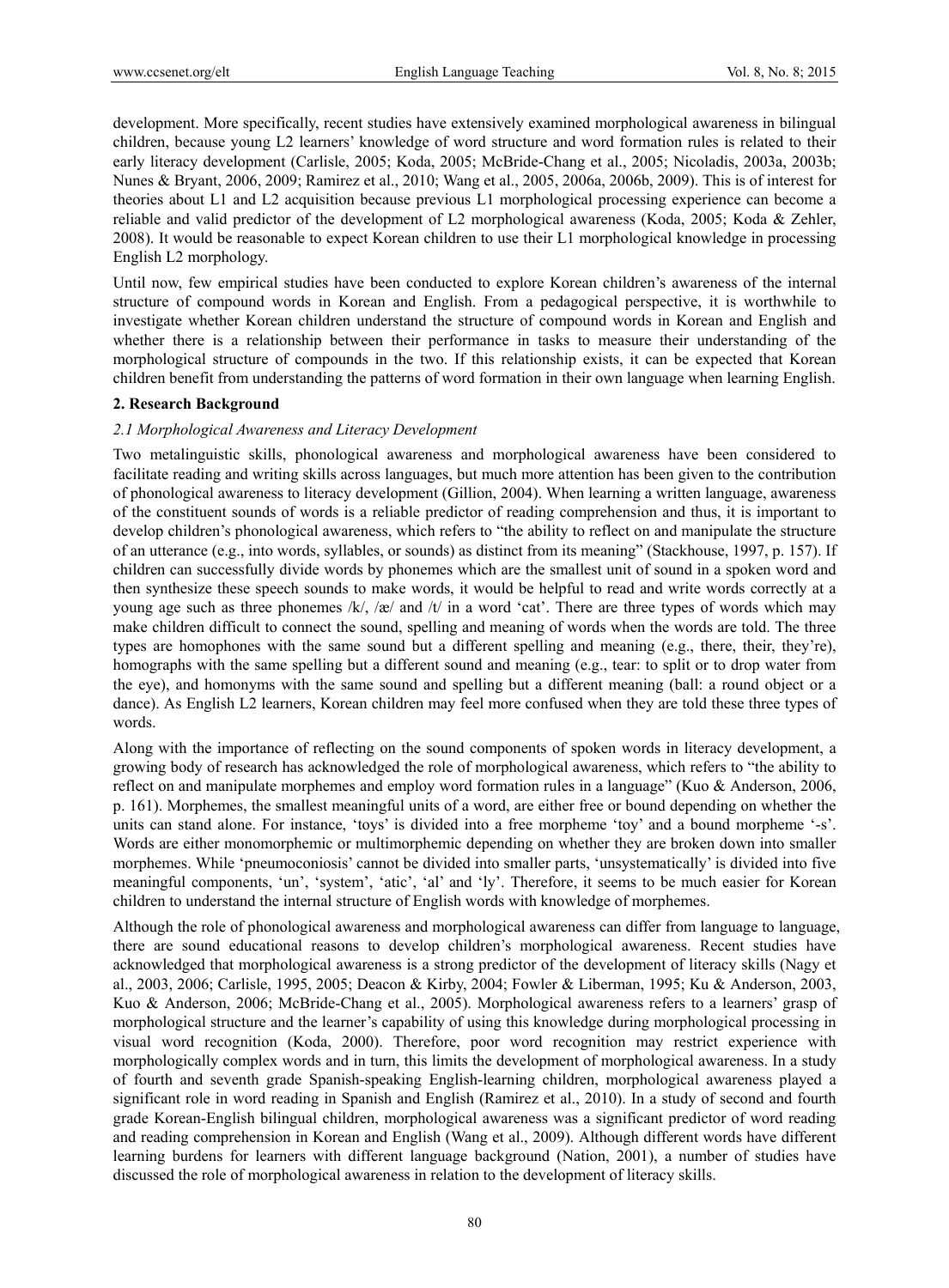# *2.2 Morphological Awareness and Language Transfer*

There has been considerable attention paid to the extent of language transfer, which refers to "the influence resulting from the similarities and differences between the target language and any other language that has been previously (and perhaps imperfectly) acquired" (Odlin, 1989, p. 27). With a question of whether children's L1 morphological awareness is a good predictor of their L2 learning, recent studies have examined morphological awareness in bilingual children, such as French-English (Nicoladis, 2003a, 2003b), Chinese-English (Wang et al., 2005, 2006a, 2006b), Korean-English (Wang et al., 2009), Spanish-English (Ramirez et al., 2010). It is an important issue both theoretically and practically to explore whether morphological awareness can be applied cross-linguistically (Nunes & Bryant, 2009). Considering the close connections between Spanish and English, Spanish-speaking children benefit from the same origin of words in the two languages (Carlo et al., 2004). For example, there are a large number of cognate pairs in English and Spanish (e.g., container-contener, journeyjournada). Therefore, the use of cognates could be predictive of reading English words. Concerning the distance between L1 and L2 orthographic systems, however, the role of morphological awareness may differ among the learners who have different language backgrounds, because L2 morphological awareness is strongly affected by different L1 experiences in word reading. However, it has been widely recognized that L1 morphological awareness is a reliable predictor of L2 morphological processes (Koda, 1996, 2005), even with different degree of transfer of morphological knowledge across languages. More specifically, recent studies on cross-language transfer of morphological knowledge have paid attention to comprehension and production of compound words.

## *2.3 Word Formation and Compound Words*

As addressed, L2 children can develop a sense to infer the meaning of unfamiliar words if they understand how the words are formed. It is thus essential to develop Korean children's awareness of the rules of word formation in Korean and English.

Korean has three word formation rules: borrowing, derivation and compounding (Lee, 2003; Lee & Ramsey, 2000; Song, 2005). Korean has long been in contact with other languages, resulting in a large proportion of borrowed words in written Korean. Among these languages, Chinese graphs were used for transcription prior to the invention of the Korean alphabet, Hangul. Therefore, current Korean vocabulary consists of native Korean words originating from Middle and Old Korean and Sino-Korean words from Chinese. For instance, the native Korean  $H$ <sup>#</sup> (country) is also written in the Sino-Korean  $\vec{F}$  (country). Korean has a very productive and complex inflectional morphology. Most derivations are generated by a means of suffixes rather than prefixes. For example, the morphological suffix <sup>o</sup>l can be added to the adjective  $\ddot{\mathbf{a}}$  (wide) to form the noun  $\ddot{\mathbf{a}}$  ol (width) or to a verb like  $\blacksquare$  (eat) to form the noun  $\blacksquare$  of (food). The most common and productive word formation process in Korean is compounding, which is a process of combining two or more words to create a new word. Compound words are written without a space or a hyphen. For example,  $\bullet$   $\Rightarrow$   $\bullet$  (drizzle) is a combination of the native Korean  $\theta \triangleq$  (dew) and the native Korean  $\theta$  (rain) and  $\dot{\theta}$  (grade) is a combination of the Sino-Korean  $\vec{\Phi}$  (study) and the Sino-Korean  $\vec{\Phi}$  (year).

English has three basic word formation rules: inflection, derivation and compounding (Bauer, 1983; Plag, 2003). Inflection modifies word forms using prefixes and suffixes and changes the grammatical functions of the words. The past tense verb 'jumped' is an inflectional form of 'jump' made by adding the morphological suffix '-ed'. Derivation changes the meaning and the grammatical category of words using prefixes and suffixes. The adjective 'unkind' is a derivational form of 'kind' made by attaching the prefix '-un'. Compounding is a common word formation process of combining two or more words to create a new word. Compound words may be written with or without a space or with a hyphen (e.g., tomboy, chicken run, space-ship).

As mentioned, if L2 learners are sensitive to the morphological structure of words, this morphological awareness facilitates their literacy skills (Carlisle, 2005). The compound word, 'unforgettable' is broken down into three morphemes and each morpheme has its own grammatical function and meaning. The prefix 'un' changes the meaning of the word to its very opposite, the verb 'forget' is the basic part of the compound and the suffix 'able' changes the grammatical category of the word from a verb to an adjective. If L2 learners recognize the internal structure of such compound words and know the grammatical and functional role of their components, they can succeed to figure out meaning.

Compounding is a common and universal word formation process as well as a productive word formation process. In Korean, the most common compounds are noun compounds, followed by verb compounds. For example, 반친구 (classmate) is a combination of the noun 반 (class) and the noun 친구 (friend). 소풍가다 (go on a picnic) is a combination of the noun  $\pm \frac{1}{2}$  (picnic) and the verb  $\pm 1$  (go). It is thus crucial for Korean children to recognize the internal structure of compound words to expand their Korean vocabulary. According to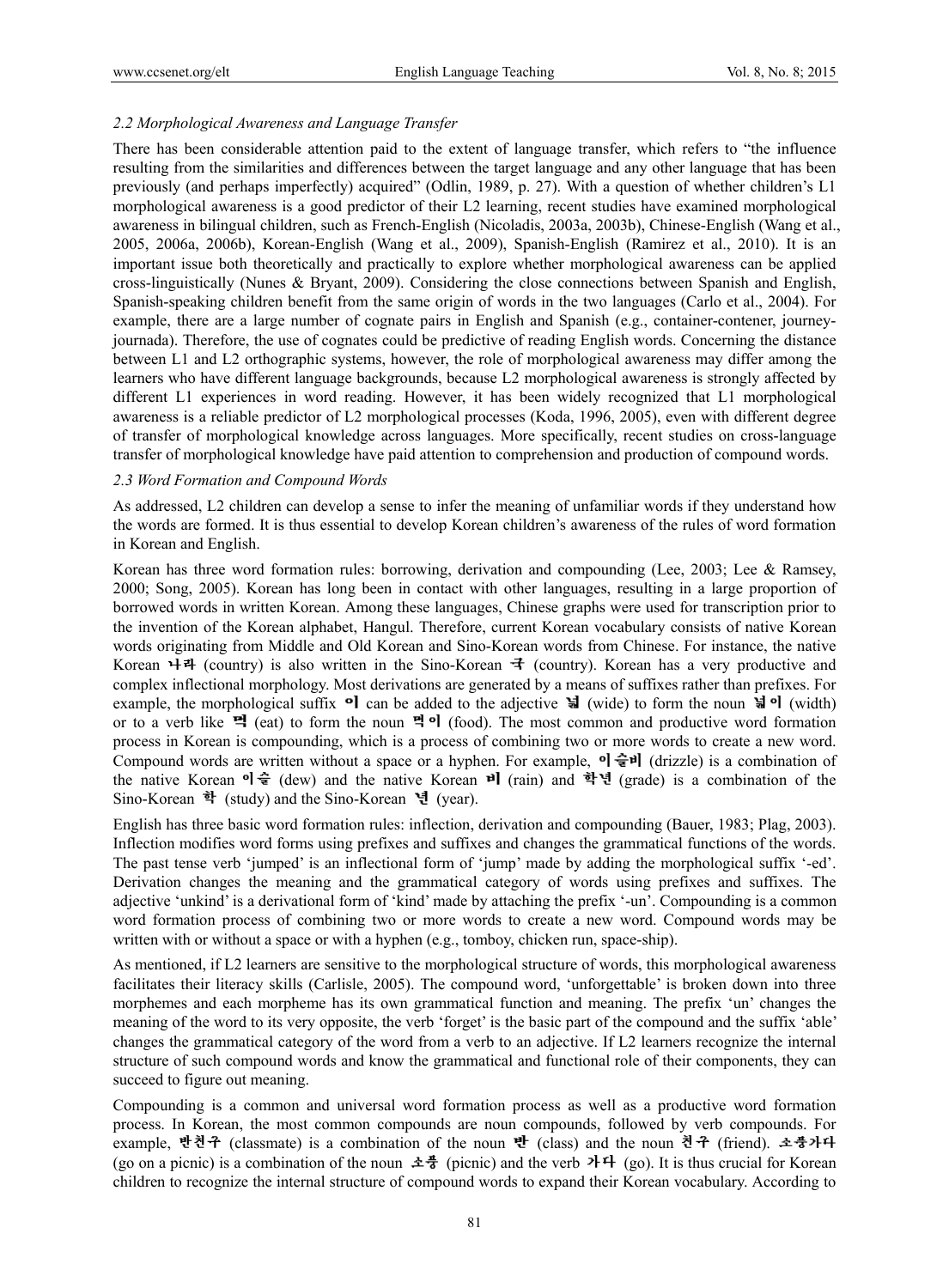Bauer (1983), English compounds are classified depending on their function in the sentences (e.g., noun, verb, adjective) or the word classes that consist of the compounds (e.g., noun-noun, noun-verb) as presented below (Table 1).

| Classes             | Structure             | Example       |
|---------------------|-----------------------|---------------|
|                     | Noun-noun             | Hair-pin      |
| Compound nouns      | Verb-noun             | Play-time     |
|                     | Adjective-noun        | Black-board   |
|                     | Preposition-noun      | Out-post      |
|                     | Verb-verb             | Stir-fry      |
| Compound verbs      | Noun-verb             | Hand-wash     |
|                     | Adjective-verb        | Dry-clean     |
|                     | Preposition-verb      | Over-cook     |
|                     | Noun-adjective        | Oil-rich      |
| Compound adjectives | Adjective-adjective   | Squeaky-clean |
|                     | Preposition-adjective | Over-active   |

Table 1. Types of English compounds words (Carstairs-McCarthy, 2002, pp. 44-56)

As Clark (2001) noted, productivity of compound word formation is dependent on the nature of language. For instance, 'handbrush' and 'brushbag' can be coined based on the existing compound words, 'handbag' and 'toothbrush'. This process may enable both English-speaking children and English-learning children to learn new English words in an effective way. To a large extent, Korean children can benefit from the knowledge of word formation rules in English in terms of literacy development.

## *2.4 Compounds and Language Transfer*

In contrast to extensive research on inflectional derivational word formation rules, a relatively small number of studies have investigated children's comprehension and production of compounds. In a study of preschoolers and second graders in Hong Kong, McBride-Chang et al. (2003) asked them to produce novel compound words with questions such as *There is a home appliance that is used to wash clothes. It is called a washing machine [literally, wash clothes machine]. If a home appliance could be used to wash shoes, what would you call that?* This study reported that morphological awareness was uniquely predictive in reading English words because compounding is the most common word formation process in Chinese. In a comparative study on the object-verb-er compounds (e.g., can-open-er), Murphy and Nicoladis (2006) found that British preschoolers produced more ungrammatical compounds than Canadian preschoolers. After working with practice items such as *Here is a machine that is watering a hat. We could call that a hat waterer*, the children were asked to name a machine in ten different pictures. Although the object-verb-er form is grammatical in English and the verb-object form is grammatical in French, British preschool children produced more verb-object compounds and fewer object-verb-er compounds than Canadian children. While British children become familiar with the object-verb-er at the age of four years, the French children seem to produce the complex compound words according to their experiences (e.g., roller skate, fire fighter). In a comparative study of fifth grade Chinese-speaking English L2 children, Zhang et al. (2010) investigated four types of compounds (i.e., noun-noun, verb-noun, noun-verb, verb-particle) to examine implicit knowledge about the internal structure of compounds in Chinese and English. In the comprehension task, the children were asked to complete Chinese and English compound word structure tasks such as 'Cook over: (a) fish car (b) egg road (c) ask by' in order to measure their awareness of the verb-particle structure of compounds in English. This comprehension task was a study to identify cross-language transfer of awareness of the structure of four types of compound words in Chinese and English. In a cross-national study of second graders in Beijing, Hong Kong, Korea and America (McBride-Chang et al., 2005), Korean children were asked to create compound words such as *When a refrigerator keeps Kimchi in it, then we call it Kimchi refrigerator. If a refrigerator keeps a flower in it, what would we call it?* This task was to assess their abilities to manipulate familiar morphemes to construct novel compounds. In an empirical study of 8- to 11-year-old English-speaking, Nunes et al. (1997b) tested the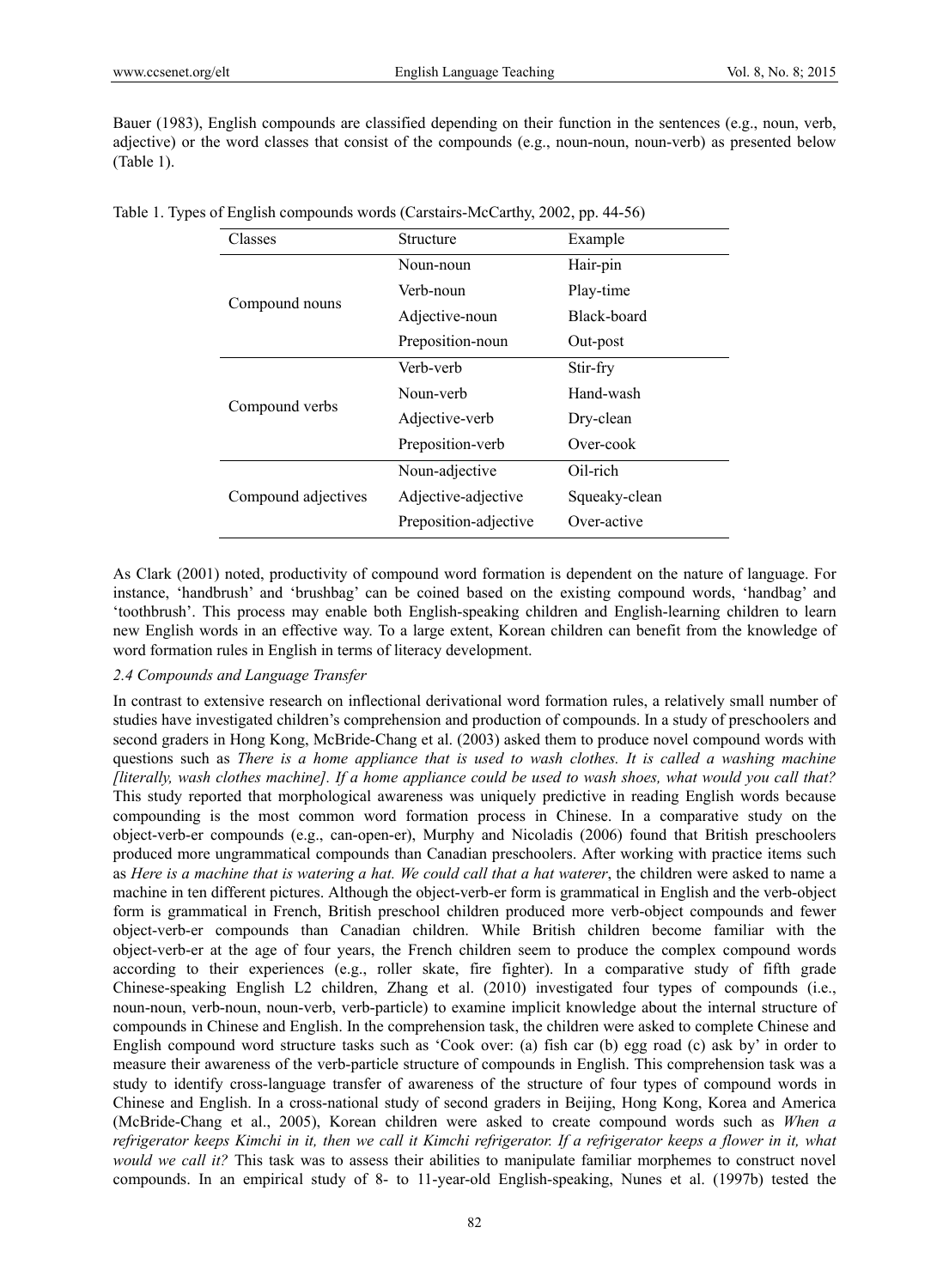knowledge of the morphological inflection '-ed' and found that the children applied the same processes used in the spelling of regular real verbs to spelling regular pseudo-verbs (e.g., yell-yelled to crell-crelled). This provided direct evidence that children could recognize morphologically complex words and dealt with unfamiliar words as one of the most fundamental aspects of literacy skills. To date, Korean children's awareness of the internal structure of compounds remains largely unexplored and there is a need to examine Korean children's ability to comprehend and produce compounds in Korean and English.

# **3. Rsearch Design**

In order to investigate whether Korean children understand the internal structure of compounds in Korean and English, whether there is a relationship between the performance of Korean and English compound tasks and more specifically whether there are the effects of gender, grade and verbal ability on task performance, the research questions were formulated to meet the specific inquiries as follows:

Q1: Is there a relation between Korean children's awareness of the internal structure of compound words in Korean and English?

Q2: How does gender affect compound test scores in Korean and English?

Q3: How does grade affect compound test scores in Korean and English?

Q4: How does verbal ability affect compound test scores in Korean and English?

# *3.1 Participants*

106 5th and 6th grade Korean children participated in the study and none of them received special education during the period of data collection (see Table 2). Under the national curriculum, the children usually took the minimum of five Korean lessons and two English lessons per week. As the 5th graders had received two years of English instruction by the time they participated in the study, all the children were considered sufficiently adept to perform the compound tasks in Korean and English.

| Table 2. Demographic information for the participants |  |  |
|-------------------------------------------------------|--|--|
|                                                       |  |  |

|         | Classes | <b>Boys</b> | Girls | М     | SD   |  |
|---------|---------|-------------|-------|-------|------|--|
| Grade 5 |         |             | 29    | 10.28 | 0.39 |  |
| Grade 6 |         | 25          | 25    | 11.24 | 0.37 |  |

# *3.2 Measures and Procedures*

# 3.2.1 Vocabulary Test

Although none of the participants received special education during the period of data collection, a Korean vocabulary test in the form of a modified version of the Receptive/Expressive Vocabulary Test (REVT, Seoul Community Rehabilitation Center, 2009) was taken to measure their general verbal intelligence. The REVT, a norm-referenced measure of receptive and expressive vocabulary for children and adults in Korean, is normally administered on a one-on-one basis, but its administration procedure was adapted for use in the classroom. For the 20-minute paper and pencil vocabulary test, 50 out of 185 items of the REVT were prepared for presentation to a whole class. The vocabulary test started 10 items prior to the recommended starting point in order to minimize the likelihood of observing a floor or a ceiling effect. All the instructions were oral and presented to the whole class in Korean.

# 3.2.2 Compound Task

A set of Korean and English compound task was taken to measure participants' understanding the internal structure of compounds in Korean and English. The compound task was a newly-developed version, used by Zhang et al. (2010) to assess Chinese children's ability to comprehend four types of compounds in Chinese and English and by McBride-Chang et al. (2005) to measure Korean children's ability to produce novel compounds in a cross-national study. The tasks consisted of 16 comprehension test items and 16 production test items in Korean and English (see Table 3). Half of them were real words and the other half were pseudo words. Half of them were noun-noun compounds and the other half were noun-verb compounds. The test items were mainly selected from the Korean writing textbooks and English textbooks for primary school children. Three primary school teachers checked all the test items for the appropriateness for primary school children.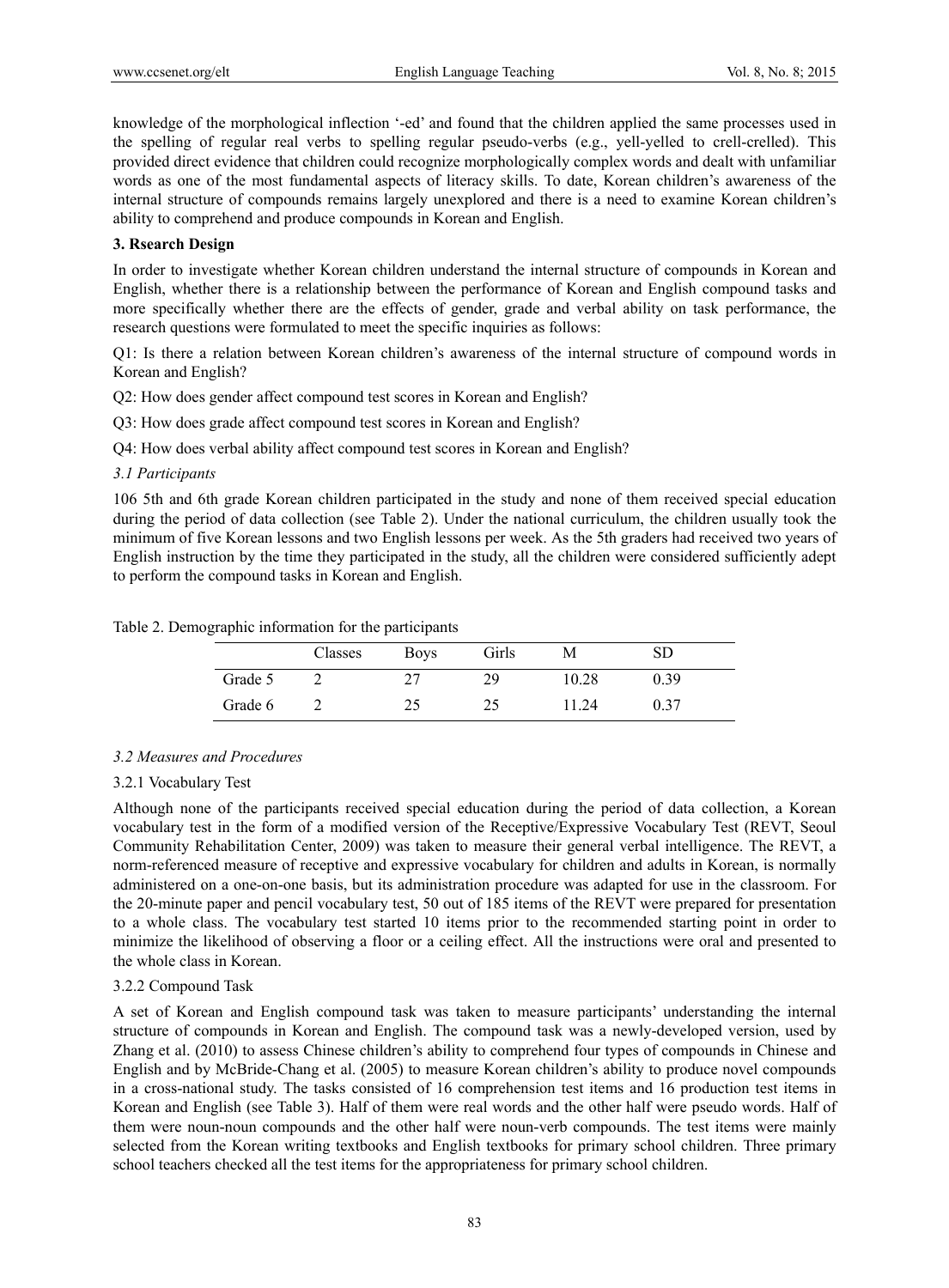| Language | Task          | Words  | Structure | No. items SD   |
|----------|---------------|--------|-----------|----------------|
|          | Comprehension | Real   | N/N       | 4              |
| Korean   |               | Pseudo | N/V       | $\overline{4}$ |
|          | Production    | Real   | N/N       | 4              |
|          |               | Pseudo | N/V       | 4              |
|          | Comprehension | Real   | N/N       | 4              |
|          |               | Pseudo | N/V       | 4              |
| English  | Production    | Real   | N/N       | 4              |
|          |               | Pseudo | N/V       | 4              |

# Table 3. Korean and English compound task

After eight practice items, a 30-minute paper and pencil compound task was taken to measure participants' ability to comprehend and produce compounds in Korean and English. For one of the Korean production real word task, the participants were asked that *If you make a man with snow, it is called a snowman. If you make a*  watch with gold, what would you call it? The expected answer was **금지계**, a sample of a noun-noun structure. For one of the English comprehension pseudo word task, they were asked the following items, 'horsetalk: (a) milkdrink; (b) longsleep; (c) earlywalk'. The expected answer was (a), a sample of a noun-verb structure.

#### **4. Analysis and Results**

#### *4.1 Descriptive Statistics for Measures*

#### 4.1.1 Sample and Measures

After all the raw scores were obtained by adding up the individual scores, each raw score was converted into a standard score that was statistically equivalent to a standard deviation score (see Table 4). The participants obtained relatively higher scores on the vocabulary test compared to an age-equivalent reference group. Therefore, the participants of this study could be considered representative of the population. The scores of 6th children were higher than those of 5th grade in both tasks.

|                            | Grade $5 (n = 56)$ |      | Grade $6 (n = 50)$ |           |  |
|----------------------------|--------------------|------|--------------------|-----------|--|
|                            | М                  | SD   | М                  | <b>SD</b> |  |
| Age (in years)             | 10.28              | 0.39 | 11 24              | 0.37      |  |
| Vocabulary raw score       | 121.66             | 393  | 121.68             | 4.50      |  |
| <b>REVT</b> standard score | 99.00              | 8.33 | 108.00             | 8.49      |  |
| Korean compound score      | 26.27              | 4.55 | 2792               | 3.68      |  |
| English compound score     | 17.02              | 7 97 | 21.78              | 7.87      |  |

#### Table 4. Descriptive statistics for age and measures

#### 4.1.2 Reliability and Validity

Each response in the vocabulary test and the compound task was dichotomously coded as '1' to indicate a correct answer or '0' to indicate an incorrect answer. To evaluate the value of the two measures, a first step was to determine reliability which refers to test consistency and a prerequisite for the validity of a test. Among a number of procedures for estimating reliability, the present study used the split-half coefficient for the vocabulary test and Cronbach's alpha coefficient for the compound task. The reliability of the vocabulary test was evaluated using the split-half coefficient to compare the results of one half with the results of the other in the test, because the items became gradually difficult. The test items were divided into odd and even numbered halves, the level of difficulty in the two halves was likely to be similar to each other. Using the Spearman-Brown formula, the split-half reliability value of the vocabulary test was .736, showing a moderate reliability of the measure. The reliability of the compound task was measured using the Cronbach alpha coefficient because the number of items was too small to use the split-half method. The Cronbach alpha coefficient for the Korean task was .807 and for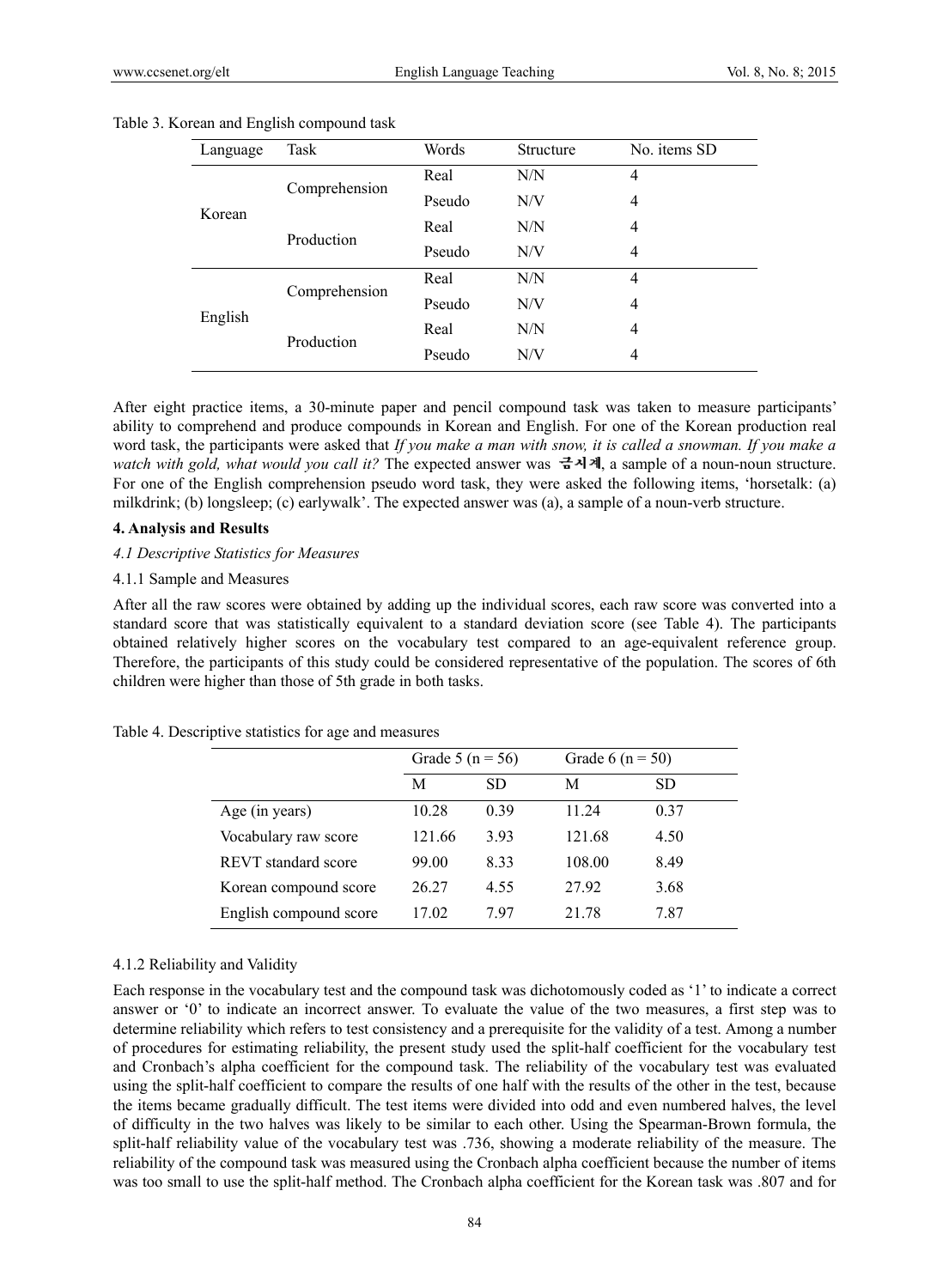the English task was .919, showing the good reliability of the measure. In order to verify the construct validity of the Korean and English compound task, factor analyses were conducted utilizing principal component analysis with Varimax as an extraction method and Kaiser normalization as a rotation method. A principal component analysis was conducted on the eight Korean compound constructs using varimax rotation of the factor loading matrix. When the factorability of the eight constructs was examined, six of them correlated at least .3 with at least one other item, suggesting reasonable factorability. The Kaiser-Meyer-Olkin measure verified the sampling adequacy for the analysis was .66, which was above the recommended value of .6. The Bartlett's test of sphericity was significant  $(x^2(28) = 188.239, p < .01)$ . The diagonals of the anti-image correlation matrix were all over .5, supporting the inclusion of each construct in the factor analysis. Finally, the communalities were all above .5, further confirming that each construct shared some common variance with other constructs. When factor analysis was conducted with the eight constructs, three factors were initially extracted with eigenvalues equal to or greater than 1.00. As a similar manner in Korean, a principal component analysis was conducted on the eight English compound constructs. When an initial analysis examined the factorability of the eight constructs, all the items correlated at least .3 with at least one other item, suggesting reasonable factorability. The Kaiser-Meyer-Olkin measure of sampling adequacy was .82, higher than the recommended value of .6. The Bartlett's test of sphericity was significant  $(x^2(28) = 546.069, p < .01)$ . The diagonals of the anti-image correlation matrix were all over .5, supporting the inclusion of each variable into the factor analysis. Finally, the communalities were all above .4, further confirming that each variable shared some common variance with other variables (Field, 2009; Healey, 2005; Muijs, 2004).

#### *4.2 Factor Analysis*

#### 4.2.1 Factors in Korean Compound Task

As shown in Table 5, the orthogonal rotation of the factors produced the factor structure. Factor 1 can be interpreted as a comprehension dimension in the measurement of children's understandings of Korean compounds because all the comprehension tasks load mostly on this factor. KC accounted for 31.21% of the variance. Factor 2 is a production dimension, particularly, in the measurement of children's understanding of Korean noun-noun compound words as over half of the production tasks load on this factor. KPNN accounted for 22.12% of the variance. Factor 3 shows another production dimension assessing children's understanding of Korean noun-verb compound words. KPNV accounted for 13.87% of the variance. There was one overlapping construct (i.e., KPPNN) between Factors 2 and 3 and it was tentatively interpreted as a component of Factor 3 in this study.

| Variable                   | Factor 1 | Factor 2 | Factor 3 |
|----------------------------|----------|----------|----------|
| <b>KCRNN</b>               | .675     | .099     | $-.052$  |
| <b>KCRNV</b>               | .664     | .160     | .060     |
| <b>KCPNN</b>               | .831     | $-142$   | .079     |
| <b>KCPNV</b>               | .826     | .003     | .151     |
| <b>KPRNN</b>               | .195     | $-.085$  | .883     |
| <b>KPRNV</b>               | .065     | .761     | .365     |
| <b>KPPNN</b>               | $-.076$  | .504     | .651     |
| <b>KPPNV</b>               | .084     | .870     | $-.182$  |
| Eigenvalues                | 2.50     | 1.77     | 1.11     |
| Variance $(\% )$           | 31.21    | 22.12    | 13.87    |
| Cumulative variance $(\%)$ | 31.21    | 53.34    | 67.21    |

Table 5. Orthogonal factor loading matrix based on a principal component analysis with varimax rotation for the eight Korean compound constructs

*Note.* Factor loading of over .40 appear in bold. Korean (K), Comprehension (C), Production (P), Real (R), Pseudo (P), Noun (N), Verb (V).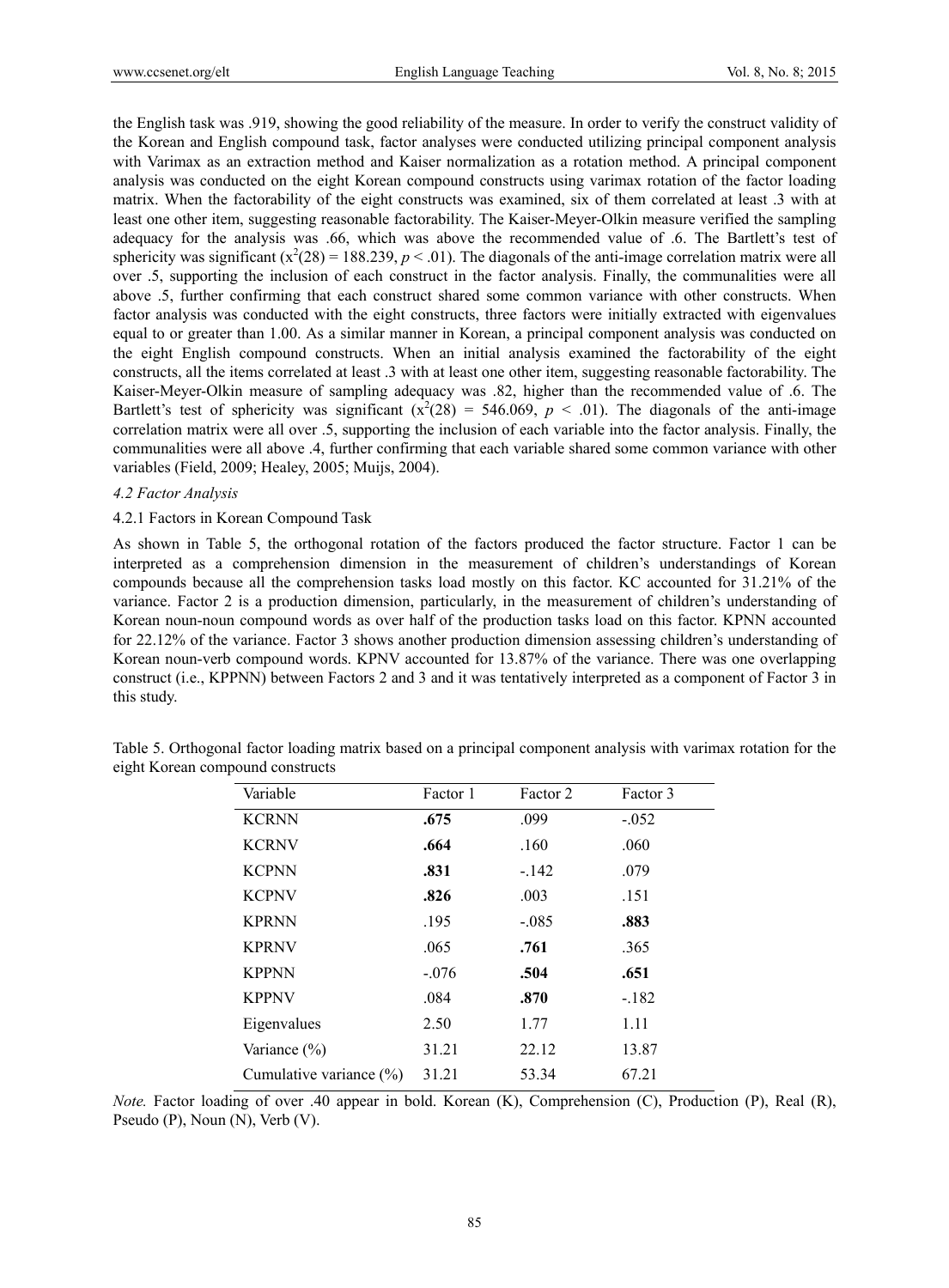The Korean compound task was designed to include variance in the mode of response (comprehension vs. production), in the type of stimulus (real vs. pseudo words), and in the structure of the compound (noun-noun vs. noun-verb). The factor analysis suggested that the first and third variances – mode of response and structure of the compound – can be seen as dimensions emerging from the factor analysis; the difference between noun-noun and noun-verb compounds is more important in the production tasks. The significance of type of stimulus is less clear as the NV and NN tasks show highest loadings in the two factors regardless of real or pseudo words. The factor analysis provides evidence for the construct validity of these tasks. The high reliability of the items within a single task suggests that they can be used as a single measure in the regression analyses.

#### 4.2.2 Factors in English Compound Task

When factor analysis was conducted with all the eight English compound constructs, two factors were initially extracted with eigenvalues equal to or greater than 1.00. As can be seen in Table 6, the orthogonal rotation of the factors produced the factor structure.

| Variable                | Factor 1 | Factor 2 |  |
|-------------------------|----------|----------|--|
| <b>ECRNN</b>            | .327     | .618     |  |
| <b>ECRNV</b>            | .114     | .773     |  |
| <b>ECPNN</b>            | .017     | .770     |  |
| <b>ECPNV</b>            | .251     | .602     |  |
| <b>EPRNN</b>            | .866     | .283     |  |
| <b>EPRNV</b>            | .917     | .157     |  |
| <b>EPPNN</b>            | .916     | .253     |  |
| <b>EPPNV</b>            | .928     | .102     |  |
| Eigenvalues             | 4.15     | 1.44     |  |
| Variance (%)            | 51.85    | 18.03    |  |
| Cumulative variance (%) | 52.85    | 69.88    |  |

Table 6. Orthogonal factor loading matrix based on a principal component analysis with varimax rotation for the eight English compound constructs

*Note.* Factor loading of over .40 appear in bold. English (E), Comprehension (C), Production (P), Real (R), Pseudo (P), Noun (N), Verb (V).

Factor 1 can be interpreted as a production dimension in assessing children's understanding of English compounds because all the production tasks load on this factor. EP accounted for 51.85% of the variance. Factor 2 can be interpreted as a comprehension dimension in the measurement of children's understandings of English compounds because all the comprehension tasks load on this factor. EC accounted for 18.03% of the variance.

Like Korean compound task, English compound task also included variance in the mode of response (comprehension vs. production), in the type of stimulus (real vs. pseudo words), and in the structure of the compound (noun-noun vs. noun-verb). The factor analysis suggests that the mode of response rather than the other two variances - type of stimulus and structure of compounds - can be seen as dimensions emerging from the factor analysis. This factor analysis provides evidence for the construct validity of these tasks. The high reliability of all the items within a single task suggests that they can be used as a single measure in the regression analyses later on.

In sum, the participants represent typically developing children in terms of general verbal ability. The split-half coefficient for the vocabulary test and Cronbach's alpha coefficient for the compound task showed a good reliability of the measures. The results of factor analyses satisfied the criteria of construct validity in the compound task measures including both the discriminant validity (loading of at least .4 and no cross-loading of items above .4) and convergent validity (evgenvalues of 1 and loading of at least .4, items that load on posited constructs).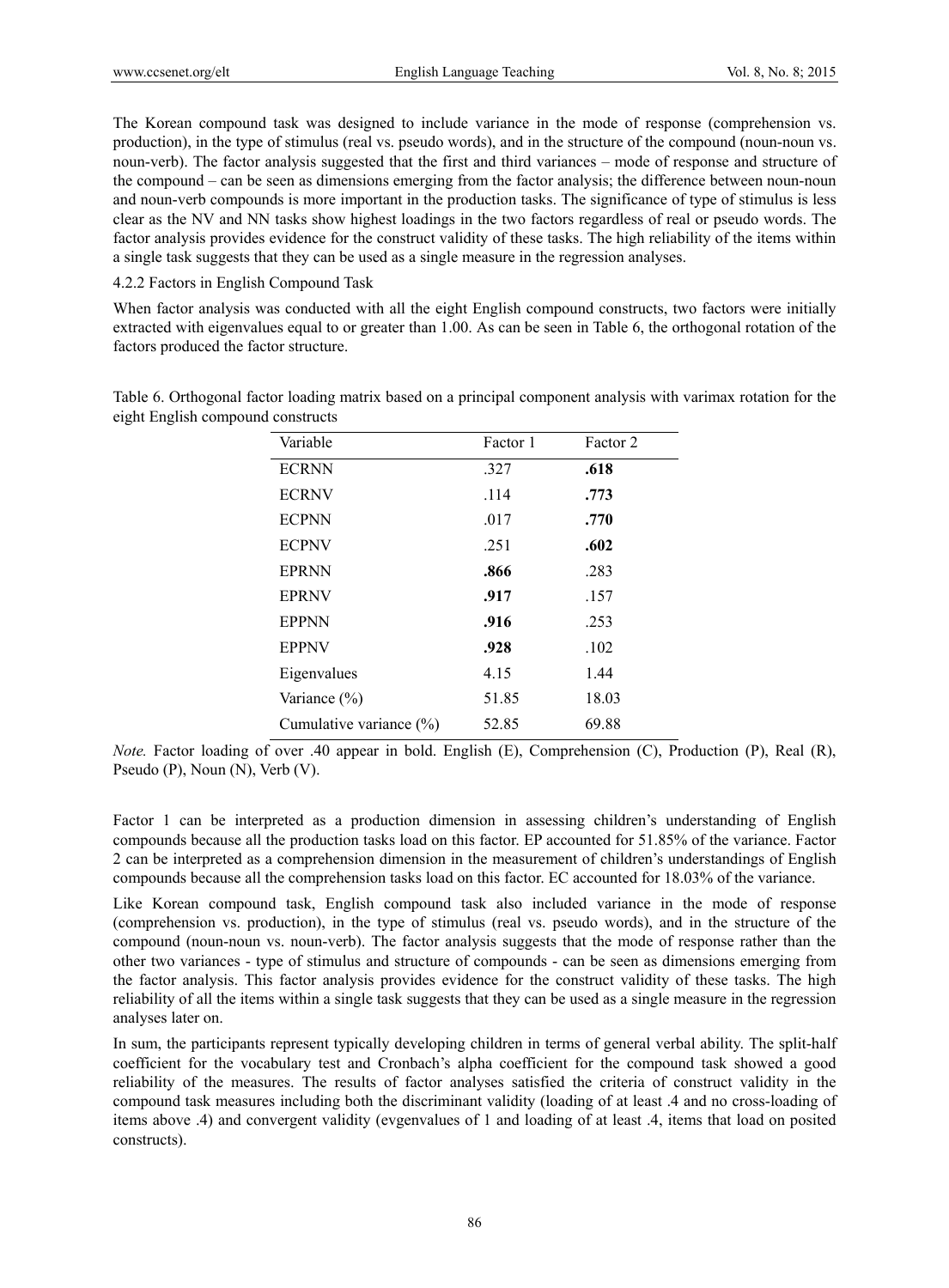# *4.3 Correlation Analysis*

The Pearson product moment correlation coefficient (*r*) was conducted to examine the relationship between all the variables and the results are presented in Table 7. The majority of the correlations is significant, except for those that examine the relation between gender and the test scores. Thus, it was not expected that controlling for gender in partial correlations would significantly affect the results, but it clearly was important to control for grade and verbal ability.

## Table 7. Correlation between the variables

|         | Korean   | English  | Gender  | Grade | Verbal Ability           |
|---------|----------|----------|---------|-------|--------------------------|
| Korean  | -        |          |         |       |                          |
| English | $.532**$ | -        |         |       |                          |
| Gender  | .191     | .101     | -       |       |                          |
| Grade   | $.196*$  | $.290**$ | $-.018$ | -     |                          |
| VA      | $.281**$ | $.380**$ | $-.132$ | .002  | $\overline{\phantom{0}}$ |

*Note.* \*\*. *p* < .01 (2-tailed) \*. *p* < .05 (2-tailed).

# 4.3.1 Korean and English Compound Test Scores

The first research question was to examine whether there is a relationship between performance in the Korean and English compound tasks. To measure participants' ability to comprehend and produce compound words, all the Korean children were given a Korean and English compound task. As can be seen in Table 7, the correlation between Korean and English test scores was positive and statistically significant ( $r = .532$ ,  $p < .01$ ). A specific relation between Korean children's understandings of the structure of compounds in Korean and English will be explained by the results of regression analysis.

# 4.3.2 Gender and Compound Test Scores

The second research question was to examine whether gender affects the performance of the Korean and English compound tasks. Table 8 presents the summary statistics of the tasks by gender group. The mean scores of the Korean task were higher than those of the English task regardless of gender. In addition, girls scored higher in both Korean and English tasks than boys, which was generally consistent with the stereotype that girls outperform boys at school.

Table 8. Descriptive statistics for Korean and English compound task scores by gender

| Classes | <b>Boys</b> |         | Girl  |         |  |
|---------|-------------|---------|-------|---------|--|
|         | M           | SD      | М     | SD      |  |
| Korean  | 26.23       | 4 2 3 2 | 27.83 | 4 0 9 7 |  |
| English | 18.40       | 8.428   | 20.07 | 8.042   |  |

When an independent sample t test was conducted to test for gender difference in the Korean and English task performance, there was no significant gender difference in the Korean task (*t* (104) = -1.981) and the English task ( $t$  (104) = -1.032). As shown in Table 7, gender was more correlated with Korean ( $r = .191$ ) than English ( $r$ = .101), but the two correlations were not significant. As expected from the less significant correlation between gender and the test scores, the correlation between the Korean and English compound task performance (*r* = .532,  $p < .01$ ) still remained significant ( $r = .525$ ,  $p < .01$ ), after controlling for gender. Thus, the connections between Korean and English scores in the compound task could not be explained by the effect of gender.

# 4.3.3 Grade and Compound Test Scores

The third research question was to examine the effects of grade on the Korean and English test scores. Table 9 shows the summary statistics of the Korean and English test scores in each grade. The mean scores of the Korean task were higher than those of the English task in both grades. In addition, the mean scores of sixth graders were higher than those of fifth graders, which is consistent with the general idea that older children perform better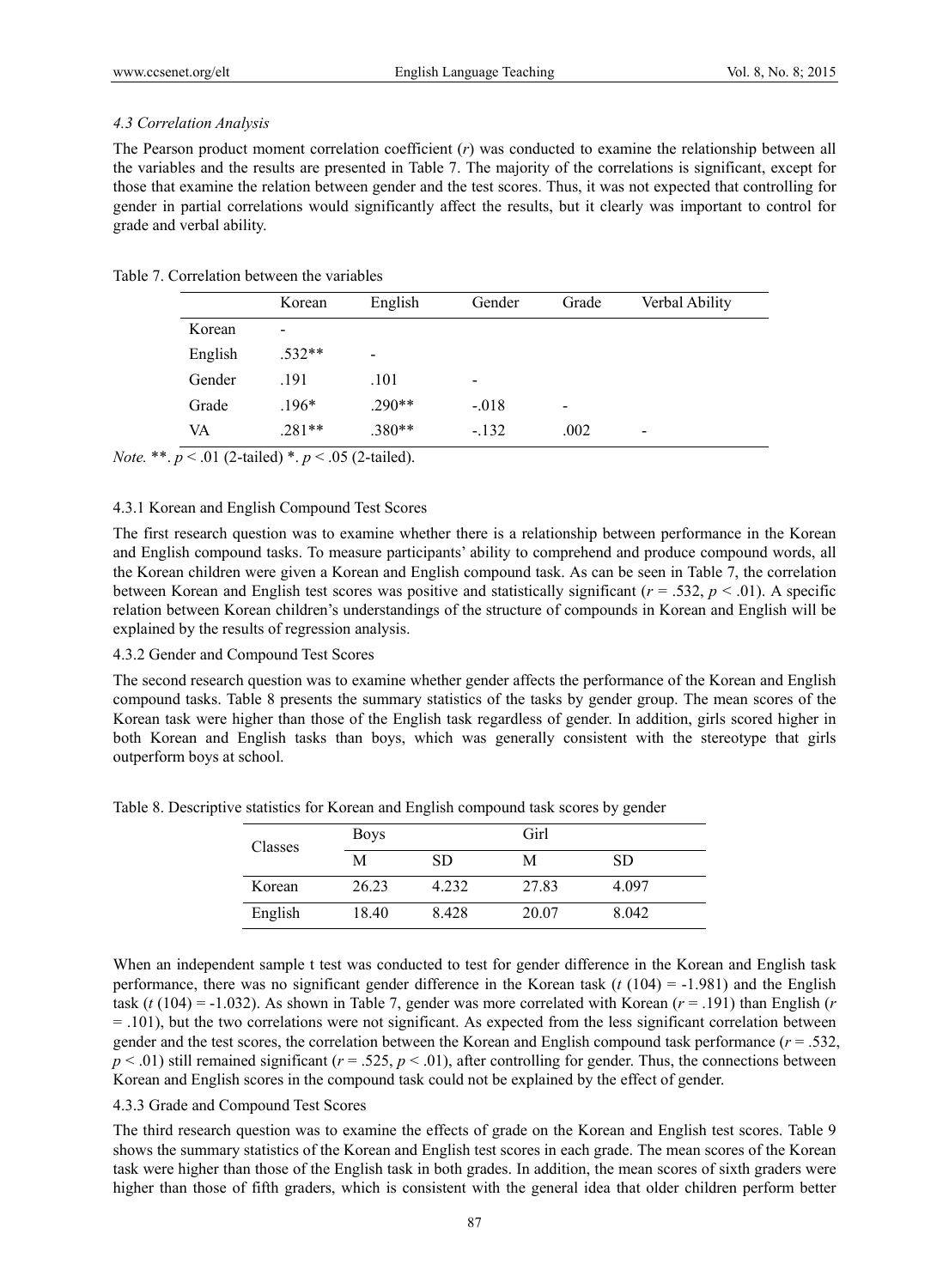## than younger children.

| Classes | Grade 5 |       | Grade 6 |       |
|---------|---------|-------|---------|-------|
|         | М       | SD    | M       | SD    |
| Korean  | 26 27   | 4.547 | 2792    | 3.675 |
| English | 17.02   | 7 967 | 21.78   | 7.865 |

Table 9. Descriptive statistics for Korean and English compound task scores by grade

When children's performance on the Korean and English tasks was compared using a one-way ANOVA, there was a significant effect of grade on the Korean task,  $F(1, 105) = 4.169$ ,  $p < .05$ . and on the English task,  $F(1, 105) = 4.169$ ,  $p < .05$ . 105) = 9.550,  $p < 0.01$ . Therefore, grade was significant in the test outcomes. As shown in Table 6, grade was more correlated with English ( $r = .290$ ,  $p < .01$ ) than Korean ( $r = .196$ ,  $p < .05$ ), but the correlation was significant in both cases. A hypothesis was that if grade had an impact, the association between the Korean and English test scores could be weakened once grade was controlled for. Therefore, a partial correlation analysis was conducted to examine whether there is the effect of grade on the Korean and English compound task performance. When grade was partialled out, the correlation between the Korean and English compound task performance  $(r = .532, p < .01)$  still remained significant  $(r = .506, p < .01)$ , which means that the relation between these two abilities is specific and not attributable to the children's grade.

#### 4.3.4 Verbal Ability and Compound Test Scores

The fourth research question was to examine the effects of verbal ability on the Korean and English compound task performance. As shown in Table 6, verbal ability was more correlated with English  $(r = .380, p < .01)$  than Korean  $(r = .281, p < .01)$ , but the correlation was significant in both cases. This is the same case of grade, but not gender. When verbal ability was partialled out, the correlation between Korean and English compound task performance  $(r = .532, p < .01)$  was slightly weakened but still remained significant  $(r = .479, p < .01)$ . This means that the relation between the Korean and English tasks was specific and cannot be attributed to the effect of verbal ability.

The results from the correlation analyses indicate that the correlations between all the variables were significant, except the relation between gender and the test scores. Grade and verbal ability were more correlated with the English task, whereas gender was more correlated with the Korean task. When each of the three independent variables (i.e., gender, grade, verbal ability) was partialled out, the correlation between Korean and English test scores was still significant, indicating that children's ability to deal with compounds in Korean and English was not affected by those variables. Thus, it is useful to examine which is the strong predictor of the English task.

#### *4.4 Regression Analysis*

Multiple linear regression was employed to help determine which of the four variables (i.e., gender, grade, verbal ability, Korean) has the greatest predictive power of the English task performance. As can be seen in Table 10, all the four variables were entered in a fixed order into the multiple regression so as to ensure that all the controls were accounted for before the relation between the Korean and the English tasks was analyzed. This hierarchical regression was used to see a specific relation between Korean children's understandings of the structure of Korean and English compounds. The results of the regression analysis indicates that children's verbal ability and Korean test scores contributed significantly to the prediction of the English test scores. The combined set of variables produced a multiple correlation of .62, accounting for 36.2% of the overall variance. Verbal ability  $(R^2)$ change = .23, *F* change (1, 102) = 21.485,  $p < .001$ ) and Korean test scores ( $R^2$  change = .39, *F* change (1, 101) = 21.985,  $p < .001$ ) significantly predicted the outcomes of the English task. Therefore, children's Korean task performance was a reliable predictor of the English task performance, which is then followed by verbal ability.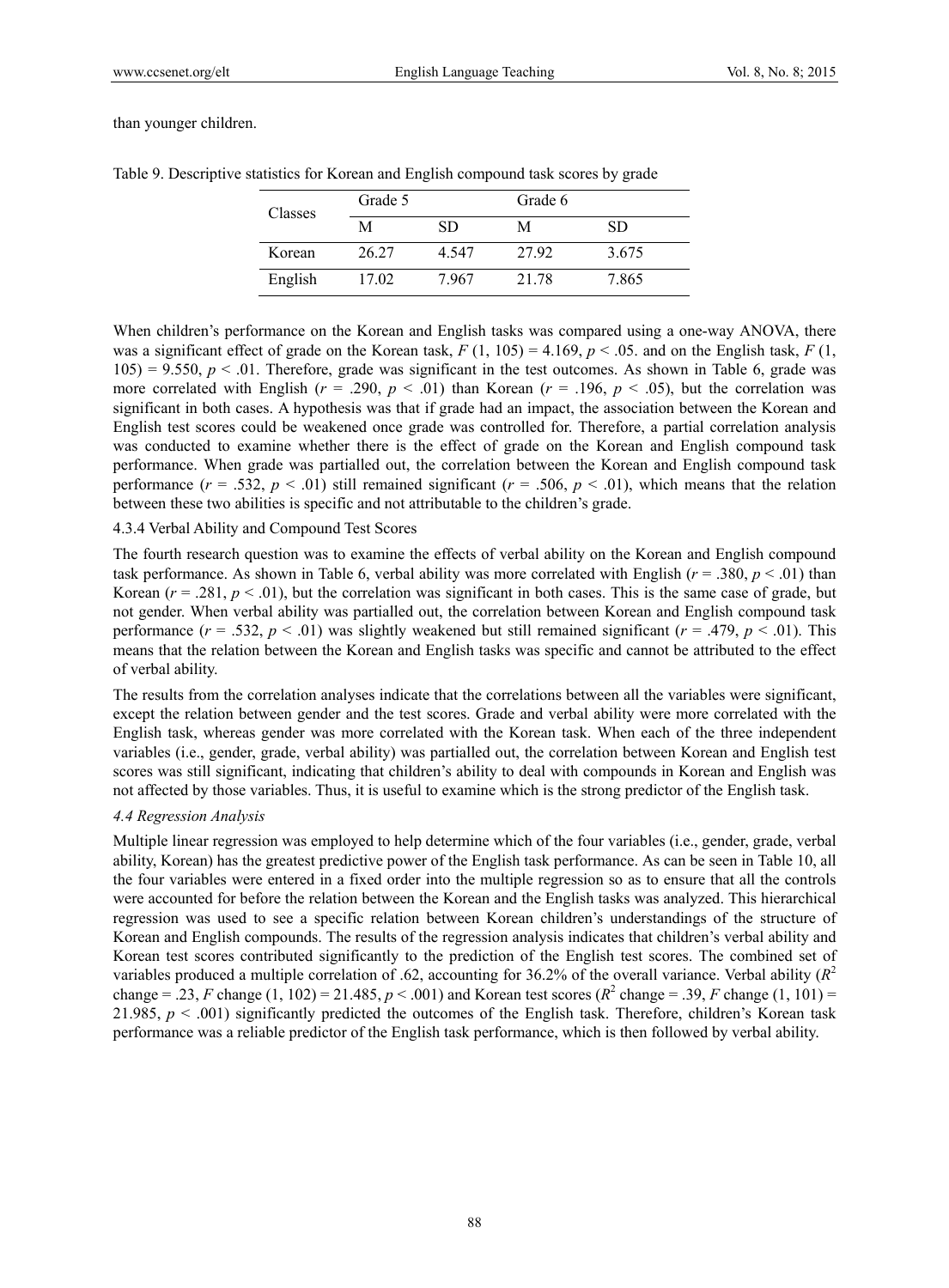|                |                   |      |                               |                                                     | <b>Change Statistics</b> |        |     |     |                    |
|----------------|-------------------|------|-------------------------------|-----------------------------------------------------|--------------------------|--------|-----|-----|--------------------|
| Mode           | $\overline{R}$    | R    | Adjusted<br>Square $R$ Square | Std. Error or $R$ Square $F$<br>the Estimate Change |                          | Change | df1 | df2 | Sig. $F$<br>Change |
|                | .101 <sup>a</sup> | .010 | .001                          | 8.234                                               | .010                     | 1.065  |     | 104 | .304               |
| $\overline{2}$ | .309 <sup>b</sup> | 095  | .078                          | 7.910                                               | .085                     | 9.697  |     | 103 | .002               |
| 3              | $503^{\circ}$     | .253 | .231                          | 7.224                                               | .157                     | 21.485 |     | 102 | .000               |
| 4              | $621^{\rm d}$     | 386  | .362                          | 6.581                                               | .133                     | 21 985 |     | 101 | .000               |

Table 10. Multiple regression on the English task performance

*Note.* a. Predictors: (constant), Gender / b. Predictors: (constant), Gender, Grade / c. Predictors: (constant), Gender, Grade, Verbal ability / d. Predictors: (constant), Gender, Grade, Verbal ability, Korea

As the last step in the multiple regression analysis, the relative weights of each individual predictor in predicting the performance of the English task was calculated. According to the beta coefficients of the four variables in Table 11, Korean test scores, with a beta coefficient of 0.40, contributed more to the prediction of the English compound test scores than verbal ability, with a beta coefficient of 0.28 and grade, with a beta coefficient of 0.21. This was borne out by the strong correlations between Korean and English in the correlation matrix in Table 7.

Table 11. Coefficients of the English task performance

|            | Unstandardized<br>Coefficients |            | Standardized<br>Coefficients |          | p    |
|------------|--------------------------------|------------|------------------------------|----------|------|
|            | В                              | Std. Error | B                            |          |      |
| (constant) | $-74.498$                      | 19.496     |                              | $-3.821$ | .001 |
| Gender     | 1.055                          | 1.332      | .064                         | .792     | .430 |
| Grade      | 3.478                          | 1.311      | .212                         | 2.653    | .009 |
| Verbal     | .542                           | .163       | .275                         | 3.312    | .001 |

## **5. Discussion**

#### *5.1 Korean as L1 and English as L2*

To answer the first research question, a Korean and English compound task was designed to include variation in the mode of response (comprehension vs. production), in the type of stimulus (real vs. pseudo words), and in the structure of the compound (noun-noun vs. noun-verb). As reported above, three factors in the Korean task and two factors in the English task emerged from the factor analyses. This indicated that the mode of response and structure of the compound could be seen as dimensions in the measurement of children's understanding of Korean and English compounds. The results of correlation analysis showed a statistically significant correlation between the Korean and English task performance  $(r = .532, p < .01)$ . An examination of the magnitude of the beta coefficients revealed Korean to have the largest impact in the explanation of variations of the English task performance. Thus, Korean was the most reliable predictor of the outcomes of the English task performance among the four predictors. In other words, Korean children's L1 ability to deal with compounds was the strongest predictor of English L2 compound task performance. This supports evidence that children's L1 morphological awareness is transferable to L2 morphological processes (Odlin, 1989; Koda, 2000, 2008). Despite the linguistic distance between Korean and English, the transfer of morphological knowledge from Korean to English might be attributed from the common word formation process, compounding in the two languages. Thus, given the similarity in the Korean and English morphological formation process, it can be possible to expect that Korean L1 compound awareness will influence English L2 compound process. This is important because English L2 morphological awareness is expected to enhance the development of English literacy skill. The significant correlation between Korean and English and the transfer of morphological knowledge from Korean to English will provide teachers with useful information when designing compound word tasks for classroom activities to develop their students' awareness of morphology.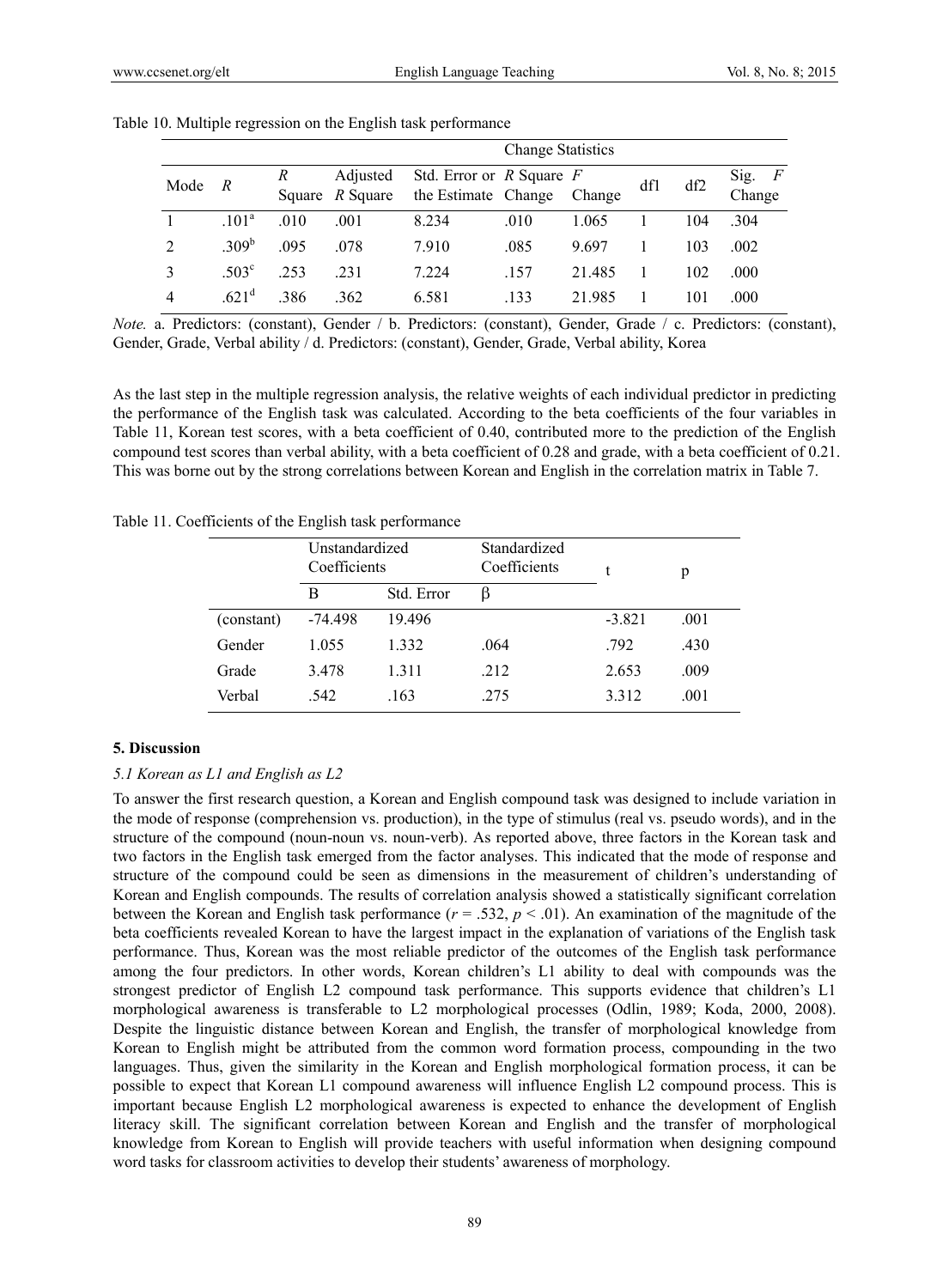## *5.2 Gender*

To date, scant research has discussed the role of gender in relation to morphological awareness except a classic study of Berko (1958), who reported no gender difference in the acquisition of morphological rules of English. The mean scores of the Korean and English tasks revealed that girls scored higher than boys, which is consistent with the general idea that girls are superior to boys in terms of language development. However, the result of an independent sample t test confirmed no gender effect on the Korean and English task performance. In addition, gender was less correlated with Korean and English than other two variables (i.e., grade and verbal ability). Therefore, it was concluded that gender was not a reliable predictor of the English L2 compound task performance.

## *5.3 Grade*

As shown in a general idea that morphological awareness increases with age (Carlisle, 1995, 2005; Deacon & Kirby, 2004; Deacon et al., 2007; Nunes, 1997a, 1997b), the sixth grade children outperformed the fifth grade children in both Korean and English. This makes it possible to assume that the younger children can perform better when they grow up. In addition, the results from a one-way ANOVA revealed the significant effects of grade on the Korean and English task. This supports evidence that grade is a significant factor in the task performance. From the regression analysis, however, grade did not have a considerable impact in the explanation of variations of the English task performance among the four predictors. Although the older children performed better than the young children in both tasks, grade was not a powerful predictor of the English task performance compared to Korean task performance and verbal ability. For this reason, the research findings raise practical issues such as when and how Korean children should be taught about morphemes in order to develop their awareness of morphology and literacy skills in English L2 learning.

## *5.4 Verbal Ability*

The results of correlation analysis revealed that verbal ability was significantly correlated with Korean and English task performance, even with a strong correlation between verbal ability and English rather than Korean. In other words, children's verbal ability was a sensitive factor when performing the English compound task. As shown in the correlation analysis, the relation between Korean and English compound task performance still remained significant after verbal ability partialled out, indicating that children's task performance did not stem from their verbal ability. However, the results of the regression analysis revealed that verbal ability had a considerable impact in the explanation of variations of the English task performance among the four predictors. Based on these findings, this study concludes that verbal ability was a reliable predictor of the English compound task performance. From the practical perspective, therefore, it is important for teachers who work with children with poor or good verbal ability, because L2 compound awareness seemed to be affected by the children's verbal ability and in turn, their verbal ability will be a significant factor when predicting successful literacy development.

#### **6. Conclusion**

The current study revealed that Korean task performance had the largest impact on the English task performance. In other words, Korean L1 morphological awareness contributed to English L2 morphological process. For the theoretical contribution, this finding reinforces the conception of morphological awareness as a phenomenon with cross-linguistic significance. For the educational implication, this study supports that Korean children's awareness of compounds in Korean can impact their awareness of compounds in English L2 morphological awareness, which can in turn enhance children's English literacy skills. When three individual differences (i.e., grade, gender, verbal ability) were examined, grade was another significant predictor of the English task performance. This may provide teachers and researchers with practical information to develop Korean students' L1 morphological awareness in relation to English L2 literacy development. For the measurement of Korean children's ability to comprehend and produce compounds, a set of Korean and English compound task was developed, showing an excellent reliability. This means that other researchers can replicate the newly-developed quantitative instrument with practical information to develop a new instrument to test students' morphological awareness in relation to L2 literacy development.

As addressed above, morphology is important to orthographies such as Korean and English and morphological awareness plays a significant part for English-speaking and English-learning children in developing literacy skills. Children with a large repertoire of words can comprehend texts more easily than other children with a lack of word knowledge. The large growth in word knowledge is made possible by the children's morphological awareness of new words. In Korea where English is regarded as a national issue, there are urgent educational needs to conduct longitudinal and intervention studies to examine the contributions of morphological awareness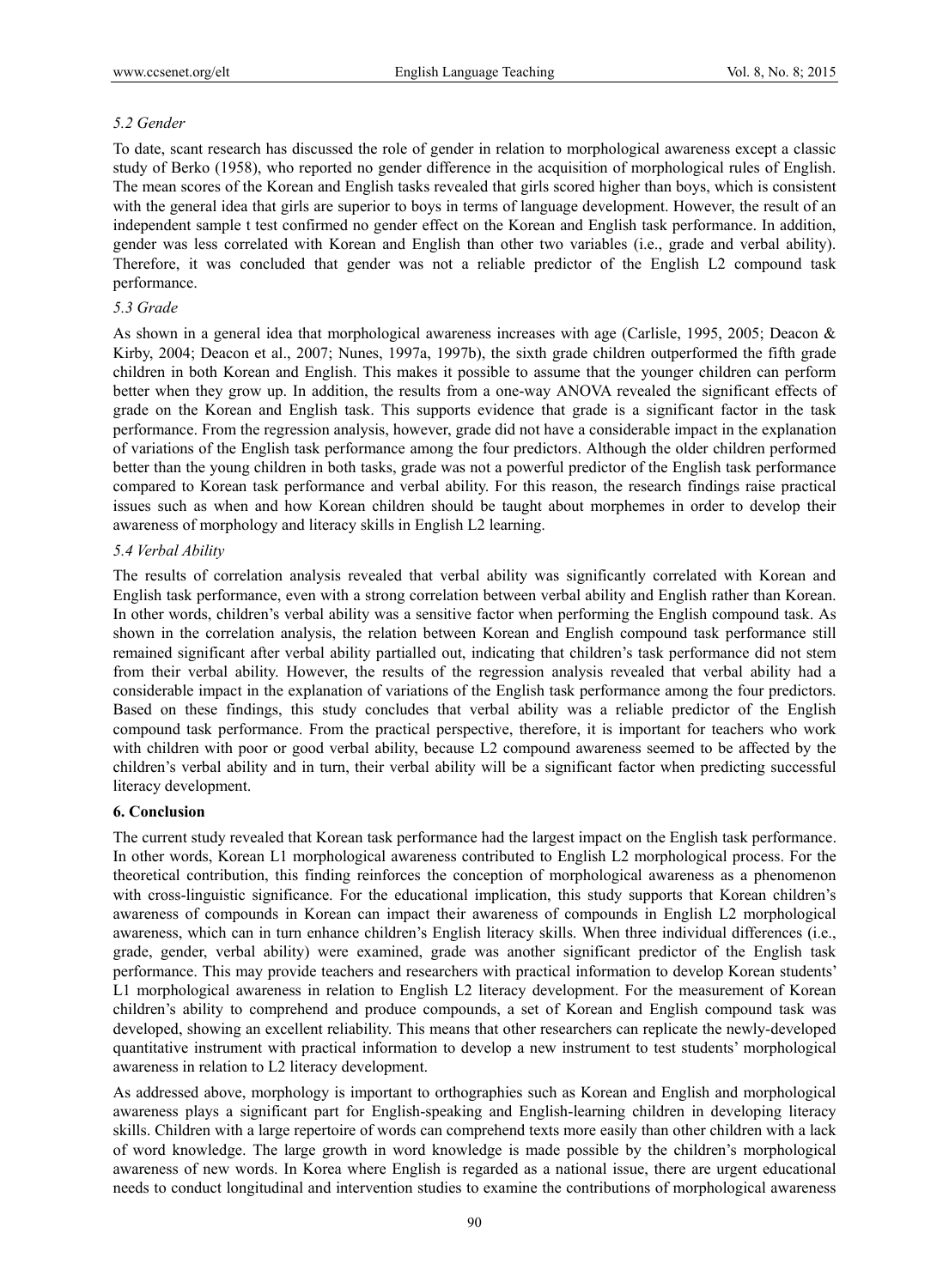to English L2 literacy development and to design a variety of morphological awareness programs to develop children's English L2 morphological awareness. In particular, compounding is the most productive word formation process as well as an effective way of increasing word knowledge in both Korean and English. Therefore, there are practical considerations to develop compound awareness for Korean children's English L2 literacy development.

## **References**

Bauer, L. (1983). *English word-formation*. Cambridge: Cambridge University Press.

- Berko, J. (1958). The child's learning of English morphology. *Word*, *14*(2/3), 150-177. http://doi.org/10.1111/j.1467-1770.1969.tb00463.x
- Bryant, P., & Nunes, T. (2004). Morphology and spelling. In T. Nunes, & P. Bryant (Eds.), *Handbook of children's literacy* (pp. 91-117). Dodrecht, Netherlands: Kluwer.
- Carlisle, J. F. (1995). Morphological awareness and early reading achievement. In L. B. Feldman (Ed.), *Morphological aspects of language processing* (pp. 189-209). Hillsdale, NJ: Erlbaum.
- Carlisle, J. F. (2005). Morphological process that influence learning to read. In C. A. Stone, E. R. Silliman, B. J. Ehren, & K. Apel (Eds.), *Handbook of language and literacy: Development and disorders* (pp. 318-339). New York: Guilford Press.
- Carlisle, J. F., & Nomanbhoy, D. (1993). Phonological and morphological awareness in first graders. *Applied Psycholinguistics*, *14*(2), 177-195. http://doi.org/10.1017/S0142716400009541
- Carlo, M. S., August, D., Mclaughlin, B., Snow, C. E., Dressler, C., Lippman, D. N., ... White, C. E. (2004). Closing the gap: Addressing the vocabulary needs of English-language learners in Bilingual and mainstream classrooms. *Reading Research Quarterly*, *39*(2), 188-215. http://doi.org/10.1598/RRQ.39.2.3
- Carstairs-McCarthy, A. (2002). *An introduction to English morphology: Words and their structure*. Edinburgh: Edinburgh University Press.
- Cho, J. R., McBride-Chang, C., & Park, S. G. (2008). Phonological awareness and morphological awareness: Differential associations to regular and irregular word recognition in early Korean Hangul readers. *Reading and Writing*, *21*(3), 255-274. http://doi.org/10.1007/s11145-007-9072-z
- Cohen, L., Manion, L., & Morrison, K. (2000). *Research methods in education* (5th ed.). London: Routledge.
- Crystal, D. (2006). *Language and the Internet* (2nd ed.). Cambridge: Cambridge University Press.
- Deacon, H., & Kirby, J. (2004). Morphological awareness: Just "more phonological?" The roles of morphological and phonological awareness in reading development. *Applied Psycholinguistics*, *25*(2), 223-238. http://doi.org/10.1017/S0142716404001110
- Fabb, N. (2001). Compounding. In A. Spencer, & A. M. Zwicky (Eds.), *The Handbook of morphology* (pp. 66-83). Oxford: Blackwell.
- Feldman, L. B. (1995). *Morphological aspects of language processing*. Hillsdale, NJ: Erlbaum.
- Fowler, A. E., & Liberman, I. Y. (1995). The role of phonology and orthography in morphological awareness. In L. B. Feldman (Ed.), *Morphological aspects of language processing* (pp. 157-188). Hillsdale, NJ: Erlbaum.
- Gillion, G. (2004). *Phonological awareness: From research to practice*. New York: Guilford Press.
- Healey, J. F. (2005). *Statistics: A tool for social research* (7th ed.). Belmont, CA: Cengage Learning.
- Jong, Y. O. (2009). *An investigation into the benefits of collaborative writing for the development of EFL children's communication skills: A reflective report of a teacher researcher* (Unpublished doctoral dissertation). University of Warwick, Coventry, UK.
- Jong, Y. O. (2013). *Effective approaches to teaching English writing: A hybrid English writing model*. Saarbrucken: LAP.
- Koda, K. (1996). L2 word recognition research: A critical review. *The Modern Language Journal*, *80*(4), 450-460. http://doi.org/10.1111/j.1540-4781.1996.tb05465.x
- Koda, K. (2000). Cross-linguistic variations in L2 morphological awareness. *Applied Psycholinguistics*, *21*(3), 297-320. http://doi.org/10.1017/S0142716400003015
- Koda, K. (2005). *Insights into second language reading: Across-linguistic approach*. Cambridge: Cambridge University Press.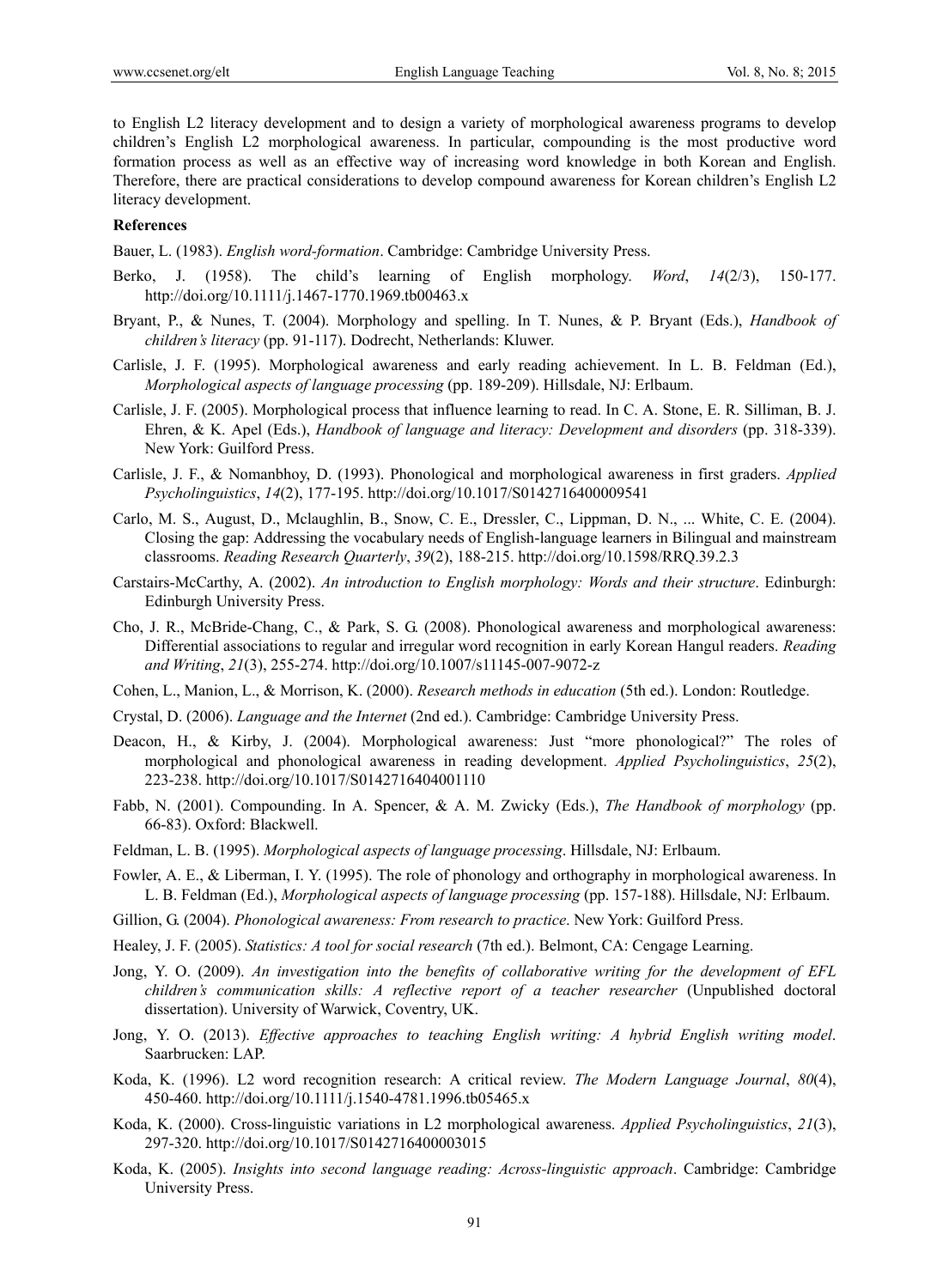- Koda, K. (2008). Impacts of prior literacy experience on second language learning to read. In K. Koda, & A. Zehler (Eds.), *Learning to read across languages: Cross-linguistic relationships in first- and second-language literacy development* (pp. 68-96). London: Routledge.
- Koda, K., & Zehler, A. (2008). *Learning to read across languages: Cross-linguistic relationships in first- and second-language literacy development*. London: Routledge.
- Ku, Y. M., & Anderson, R. (2003). Development of morphological awareness in Chinese and English. *Reading and Writing: An Interdisciplinary Journal*, *16*(5), 399-422. http://doi.org/10.1023/A:1024227231216
- Kuo, L., & Anderson, R. (2006). Morphological awareness and learning to read: A cross-language perspective. *Educational Psychologist*, *41*(3), 161-180. http://doi.org/10.1207/s15326985ep4103\_3
- Lee, G. L. (2002). The role of Korean parents in the literacy development of their children. *International Journal of Early Childhood*, *34*(1), 1-8. http://doi.org/10.1007/BF03177318
- Lee, I. S., & Ramsey, S. R. (2000). *The Korean language*. Albany, NY: SUNY Press.
- Lee, J. H., Park, E. H., & Kim, H. J. (2000). Literacy education in Korea: A sociocultural perspective. *Childhood Education*, *76*(6), 347-351. http://.doi.org/10.1080/00094056.2000.10521180
- Lee, P. H. (2003). *A history of Korean literature*. Cambridge: Cambridge University Press.
- McBride-Chang, C., Cho, J.-R., Liu, H., Wagner, R., Shu, H., Zhou, A., ... Muse, A. (2005). Changing models across cultures: Associations of phonological and morphological awareness to reading in Beijing, Hong Kong, Korea, and America. *Journal of Experimental Child Psychology*, *92*(2), 140-160. http://doi.org/10.1016/j.jecp.2005.03.009
- Ministry of Education, Korea. (2007). *Oegugeogwa Gyoyukgwajeong [Foreign language curriculum I]*. Seoul, Korea: Ministry of Education.
- Morrow, V., & Richards, M. (1996). The ethics of social research with children: An overview. *Children & Society*, *10*(2), 90-105. http://doi.org/10.1111/j.1099-0860.1996.tb00461.x
- Murphy, V., & Nicoladis, E. (2006). When answer-phone makes a difference in children's acquisition of English compounds. *Child Language*, *33*(3), 677-691. http://doi.org/10.1017/S030500090600746X
- Nagy, W., Berninger, V. W., & Abbott, R. C. (2006). Contribution of morphology beyond phonology to literacy outcomes of upper elementary and middle-school students. *Journal of Educational Psychology*, *98*(1), 134-147. http://doi.org/10.1037/0022-0663.98.1.134
- Nagy, W., Berninger, V., Abbott, R., Vaughan, K., & Vermeulen, K. (2003). Relationship of morphology and other language skills to literacy skills in at-risk second-grade readers and at-risk fourth-grade writers. *Journal of Educational Psychology*, *95*(4), 730-742. http://doi.org/10.1037/0022-0663.95.4.730
- Nation, I. S. P. (2001). *Learning vocabulary in another language*. Cambridge: Cambridge University Press.
- Nicoladis, E. (2003a). What compound nouns mean to preschool children. *Brain and Language*, *84*(1), 38-49. http://doi.org/10.1016/S0093-934X(02)00519-9
- Nicoladis, E. (2003b). Cross-linguistic transfer in deverbal compounds of preschool bilingual children. *Bilingualism: Language and Cognition*, *6*(1), 17-31. http://doi.org/10.1017/S1366728903001019
- Nunes, T., & Bryant, P. (2009). *Children's reading and spelling: Beyond the first steps*. West Sussex: Wiley-Blackwell.
- Odlin, T. (1989). *Language transfer: Cross-linguistic influence in language learning*. Cambridge: Cambridge University Press.
- Park, E. Y. (2008). Literacy experience in Korean: Implications for learning to read in a second language. In K. Koda, & A. Zehler (Eds.), *Learning to read across languages: Cross-linguistic relationships in first- and second-language literacy development* (pp. 201-221). New York: Routledge.
- Park, J. K. (2009). 'English fever' in South Korea: Its historical and symptoms. *English Today*, *25*(1), 50-57. http://doi.org/10.1017/S026607840900008X
- Plag, I. (2003). *Word-formation in English*. Cambridge: Cambridge University Press.
- Ramirez, G., Chen, X., Geva, E., & Kiefer, H. (2010). Morphological awareness in Spanish-speaking English language learners: Within and cross-language effects on word reading. *Reading and Writing*, *23*(3/4), 337-358. http://doi.org/10.1007/s11145-009-9203-9